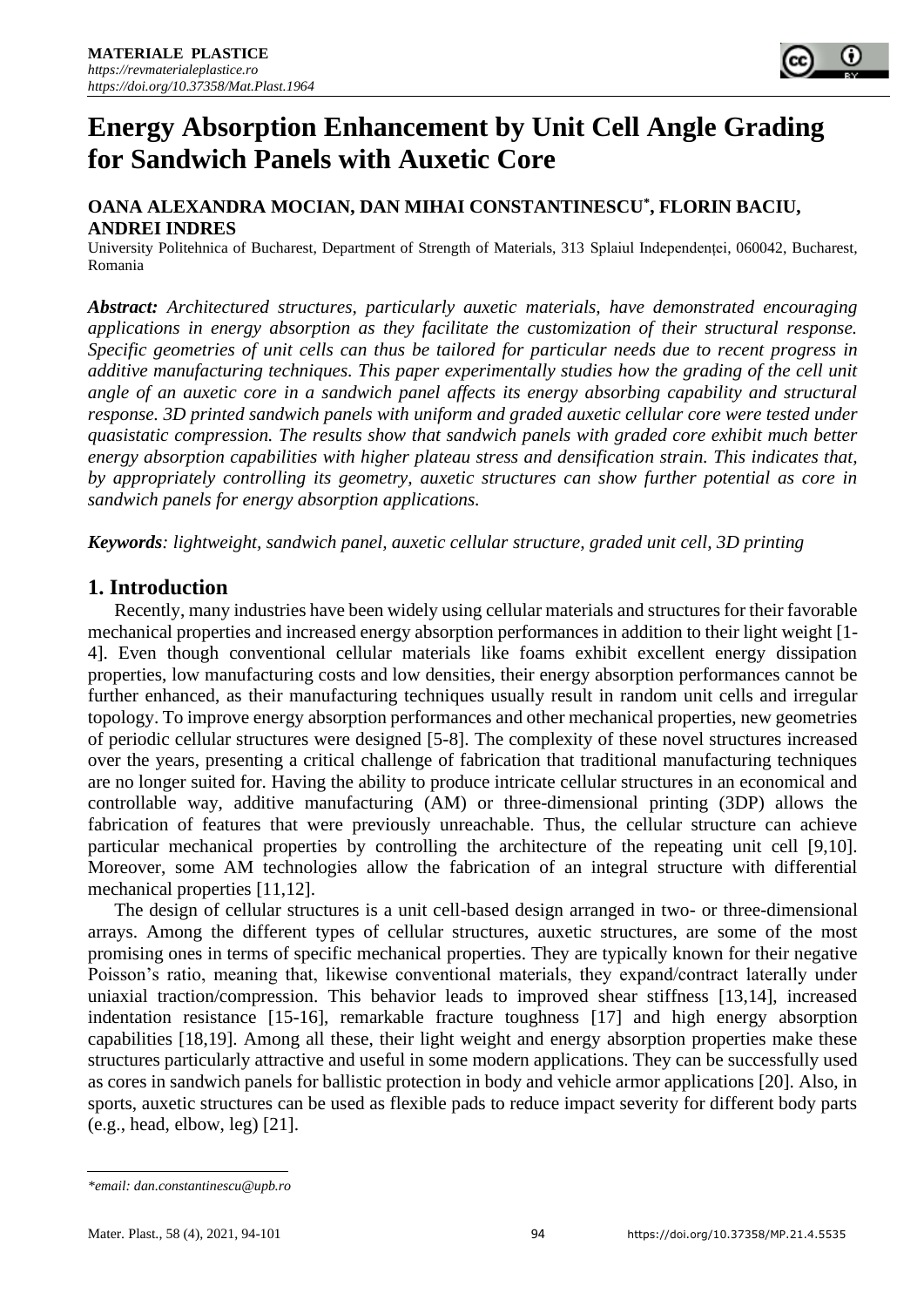

The use of auxetic cellular structures for energy absorption applications has received much attention not only in industry, but also in research where an important number of valuable works has been published recently. A lot of effort has been put to analyze the static and dynamic energy absorption capabilities of auxetic structures, through both experimental and numerical methods. For example, Tan et al. [22] parametrically studied the deformation modes and energy absorption capabilities of re-entrant hierarchical hexagonal honeycombs and demonstrated that both their proposed solutions exhibit an improved crushing performance. To further improve the energy absorption performance in impact, Wang et al. [23] designed and studied a novel auxetic structure named re-entrant star-shaped honeycomb (RSH) and showed, through both experimental and numerical simulation, that RSH shows excellent impact resistance, compared with the classical re-entrant honeycomb (RH) with same cell wall thickness. Using the finite element method, Qi et al. [24] examined the performance of a new protective system using auxetic honeycomb-cored sandwich panels for mitigation of shock loads from detonations of high explosives. They found that the proposed auxetic panels increased the energy absorption capacity of the monolithic steel plate by a factor of 2.5 changing its deformation pattern.

Most of the cellular structures studied to date have homogenous materials and uniform cells. To further improve the energy absorption capacity of these type of structures, the concept of graded structures came into attention for many researchers, as it has been indicated that in this manner the deformation mechanisms can be controlled and thus, by adopting a proper gradient strategy, a better energy absorption performance could be achieved. For example, Li et. al. [25], showed that, under high crushing velocity, piecewise linear graded honeycombs have better energy absorption capacity but low impact resisting behavior than the uniform honeycombs. Ajdari et al. [26] investigated by using detailed finite element models the in-plane dynamic crushing of two-dimensional honeycombs with both regular and irregular cell structure. By applying a gradual change of the cell wall thickness, a density gradient in the direction of crushing was introduced which proved to enhance the energy absorption of honeycombs at early stage of crushing.

In this study, we propose a unit cell angle grading for the auxetic core of a sandwich panel as to enhance its energy absorption capacity while keeping the stiffness and strength between acceptable limits. We used 3D printing to manufacture sandwich panels with auxetic core of acceptable quality. The resulting sandwich panels were subjected to uniaxial compression. Based on the experimental results, the mechanical behavior and energy absorption efficiency of the proposed graded core sandwich panel and the conventional uniform core sandwich panels were compared and discussed.

#### **2.Materials and methods**

#### **2.1. Experimental methodology**

#### **2.1.1. Geometry and fabrication**

The auxetic cores were generated using the unit cell shown in Figure 1.



**Figure 1.** Unit cell geometry of auxetic core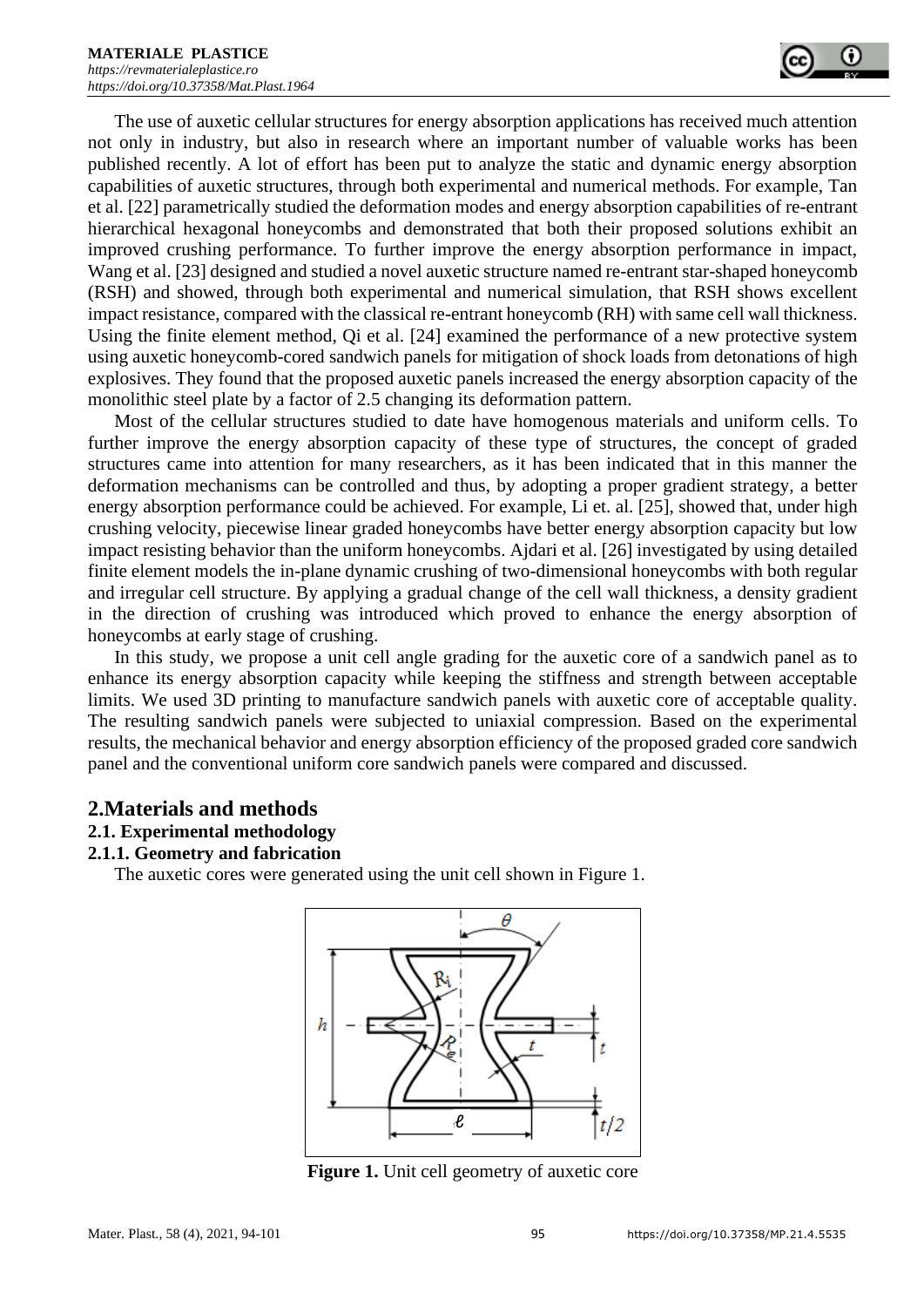

The geometry of the unit cell is defined by the following parameters: the internal cell angle *θ*, the cell wall thickness *t*, the height of the unit cell *h*, the length of the unit cell  $\ell$ , the internal cell radius  $R_i$ and the external cell radius  $R_e$ . The grading effect on the auxetic core was obtained by varying the internal cell angle *θ* along the height of the core. Three types of unit cells were thus obtained, as presented in Table 1.

| Unit cell type   | <b>Parameter</b> |          |          |            |            |             |
|------------------|------------------|----------|----------|------------|------------|-------------|
|                  | $\theta$ [deg]   | $t$ [mm] | $h$ [mm] | $R_i$ [mm] | $R_e$ [mm] | $\ell$ [mm] |
| UCT <sub>1</sub> |                  |          | O        | ∸          | 1.5        | 8.596       |
| UCT <sub>2</sub> | 20               |          | O        |            | 3.5        | 9.425       |
| UCT <sub>3</sub> | 35               |          |          |            | 5.5        | 10.434      |

Table 1. Geometrical parameters of unit cells used in the graded auxetic core

Based on these types of unit cells three types of sandwich panels were fabricated (Figure 2). Two of them have a uniform auxetic core with unit cell type 1 and 3 and one has a graded core that has all three types of unit cells. All of them have the same dimensions 40 x 40 x 40 mm. The facesheets of the sandwich panels have 2 mm thickness, while the core has 36 mm thickness. All cores, uniform or graded, have six cells, in both horizontal and vertical direction.



Figure 2. Sandwich panels configuration: a) graded auxetic core (graded core in the legends of the figures to follow); b) uniform auxetic core – unit cell type 1 (UCT 1); c) uniform auxetic core – unit cell type 3 (UCT 3)

The configuration of the sandwich panels was first created using CATIA V5 software, then the stereolithography file (.stl) was outputted into a Fused Deposition Modeling (FDM) 3D printer (Ultimaker 3 Extended) to realize the auxetic core structure and the facesheets of the sandwich panels. FDM is one of the most used and affordable 3D printing technology where melted filaments of thermal plastics are selectively deposited in a predetermined path, layer-by-layer. A polylactic acid (PLA) material filament with a density of  $1.24$  g/cm<sup>3</sup> together with a 0.25 mm extruder were used to build, with an infill topology of 100%, both the core and the facesheets of the sandwich panels. Melted PLA layers of 0.1 mm height were deposited on the printing plate at a printing temperature of 190°C and a printing speed of 30 mm/s. The printing building direction was parallel to the height of the specimen placed on the printing bed. The saturation of the curing process for all printed sandwich panels was attained by keeping them at room temperature for at least one week after the fabrication process.

## **2.1.2. Testing method**

Uniaxial compression of the printed sandwich panels was undertaken using an Instron 8872 universal testing machine. The 25 kN load cell of the system allowed to record data with a good accuracy. The sandwich panels were placed on a fixed metal plate, and they were compressed up to densification,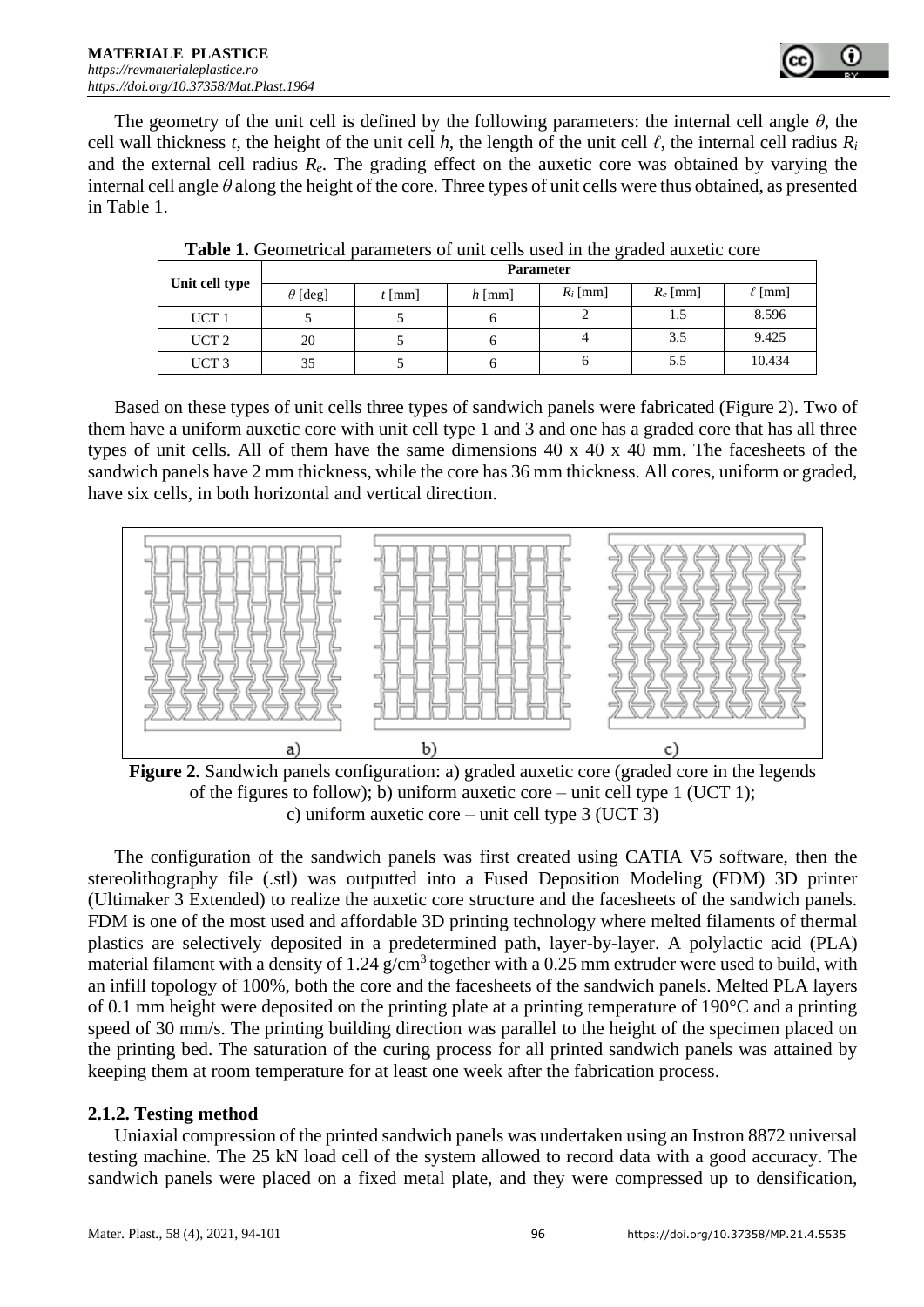

normal to the fabrication direction, by a moving metal plate at a constant speed of 2 mm/min. The compressive force and displacement of the moving platen were recorded. Because of the long time needed to print one sandwich panel (almost 25 h) only two samples of each design were tested.

## **3. Results and discussions**

The mechanical properties and energy absorption capabilities of the uniform and graded auxetic core sandwich panels were analyzed based on the uniaxial compression tests.

#### **3.1. Mechanical behavior**

The mechanical behavior is analyzed using the stress-strain curves. This are calculated based on the force-displacement recorded data and considering the initial cross-sectional area and initial height of the specimens. The resulting engineering stress-strain curves are presented in Figure 3.



Figure 3. Experimental quasi-static compressive stress-strain curves for sandwich panels with uniform and graded auxetic core

Similar to conventional cellular materials, the stress-strain curves of all three sandwich panels can be roughly divided into three distinct zones: pre-collapse, post-yield plateau and densification [27]. The first zone corresponds to the initial portion of the stress-strain curve before the first peak stress and ends when yielding becomes widespread in many cells. The initial peak stress is very important especially if the sandwich panels are used in body or vehicle armor applications where they should absorb most of the impact energy and transmit the least amount of stress possible. Immediately after reaching the initial peak a drop in stress occurs and the plateau regime starts. This is the part of the stress-strain curve where most of the impact energy is absorbed and consequently is the most significant in establishing the energy absorption performances of a structure. Thus, a protracted, high, and stable stress response before final densification (steep rise in stress) is desirable [27].

As illustrated in Figure 3, the sandwich panel with uniform auxetic core UCT1 has the highest peak stress, followed by the most severe drop of stress and a plateau with a sequence of undesired fluctuation that tend to reduce its energy absorption capacity significantly. The severe drop of stress is caused by a severe buckling of the cells' walls on a direction that goes from the lowest left cell up almost to the highest right cell of the auxetic core. In comparison, the sandwich panel with uniform auxetic core UCT3 has an initial peak stress almost three time smaller and exhibits stable post-yield response. Though, the stress values in the plateau zone are significantly lower and thus the total absorbed energy is smaller. For the sandwich panel with graded core the initial peak stress is a little higher than in the case of the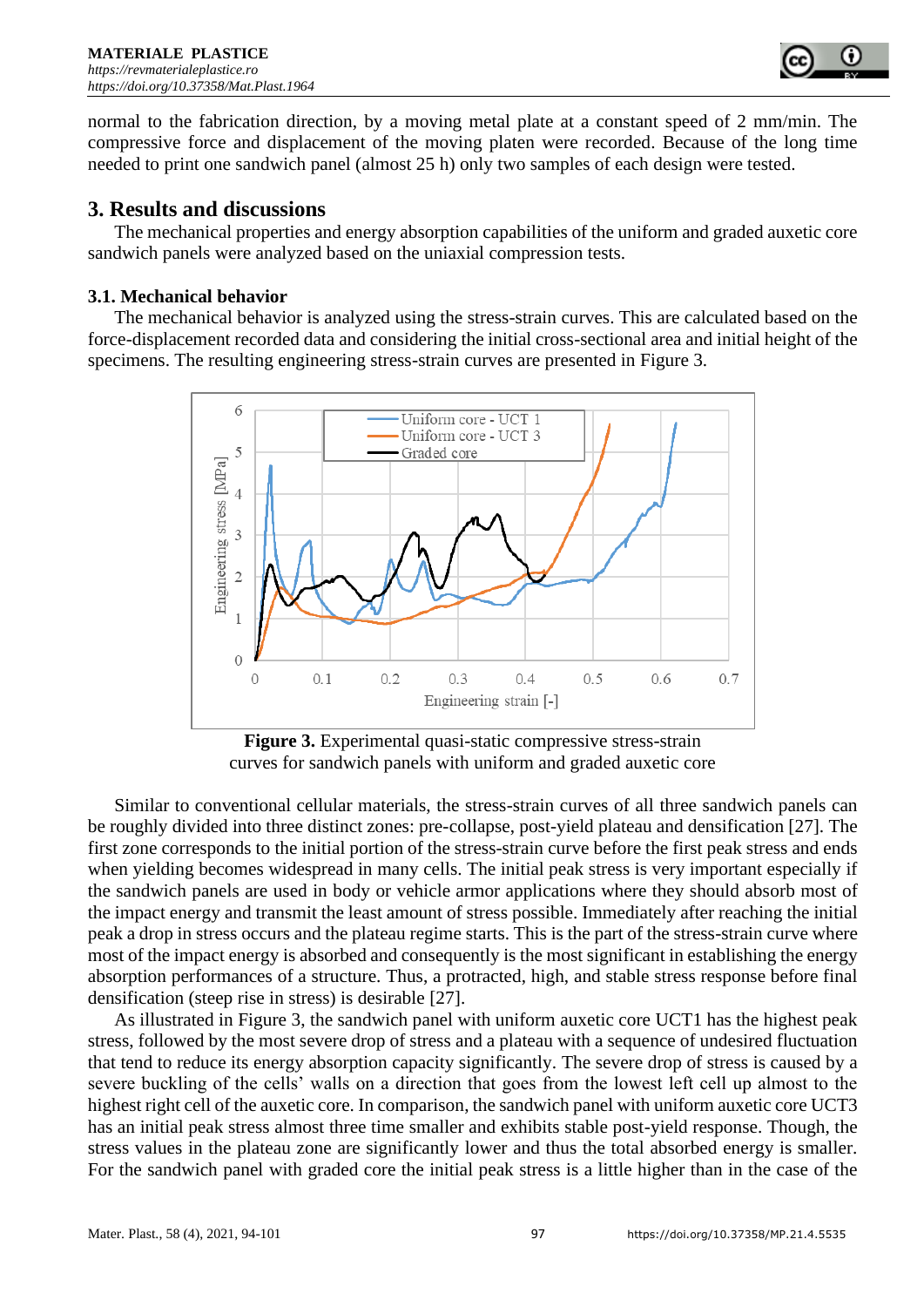

sandwich panel with uniform core UCT3, enough to transmit less stress further but to give at the same time sufficient rigidity to the sandwich structure. The plateau zone has also important fluctuations, but unlike the sandwich panel with uniform core UCT1, the subsequent stress peaks have a bigger value than the initial one. This happens because, due to different cell topology, the core fails layer by layer and pre stages of densification occur. The first cells to fail are the ones with the biggest value of the internal cell angle, namely UCT3. This pre stages of densification tend to increase the energy absorption capacity of the sandwich panel with graded core. The last part of the stress-strain curves indicates that sandwich panels with unit cells that have the highest internal cell angle have smaller densification strains.

#### **3.2. Energy absorption characteristics**

Energy absorption is one of the most important assessments of performance for sandwich panels with cellular cores. Based on the experimental results, the energy absorption (E) is calculated as the area under the stress-strain curve from initial loading up until densification strain  $(\epsilon_d)$ :

$$
E = \int_0^{\varepsilon_d} \sigma(\varepsilon) d\varepsilon. \tag{1}
$$

There are many different methods available to determine the densification strain. One of the most common used, calculates the densification strain based on the energy absorption efficiency. According to this, the densification strain is the point where the last local maximum energy absorption efficiency occurs [28]. The energy efficiency  $(\eta)$  is described as the ratio between the absorbed energy up to a given strain and the corresponding nominal stress [28]:

$$
\eta = \frac{\int_0^{\varepsilon} \sigma(\varepsilon) d\varepsilon}{\sigma(\varepsilon)}.
$$
\n(2)

The calculated energy efficiency-strain curves for the examined sandwich panels are presented in Figure 4.



**Figure 4.** Energy efficiency-strain curves for sandwich panels with uniform and graded auxetic core

Using equation (1) and the densification strains determined above, the corresponding absorbed energy was calculated. The energy absorption-strain curves are presented in Figure 5.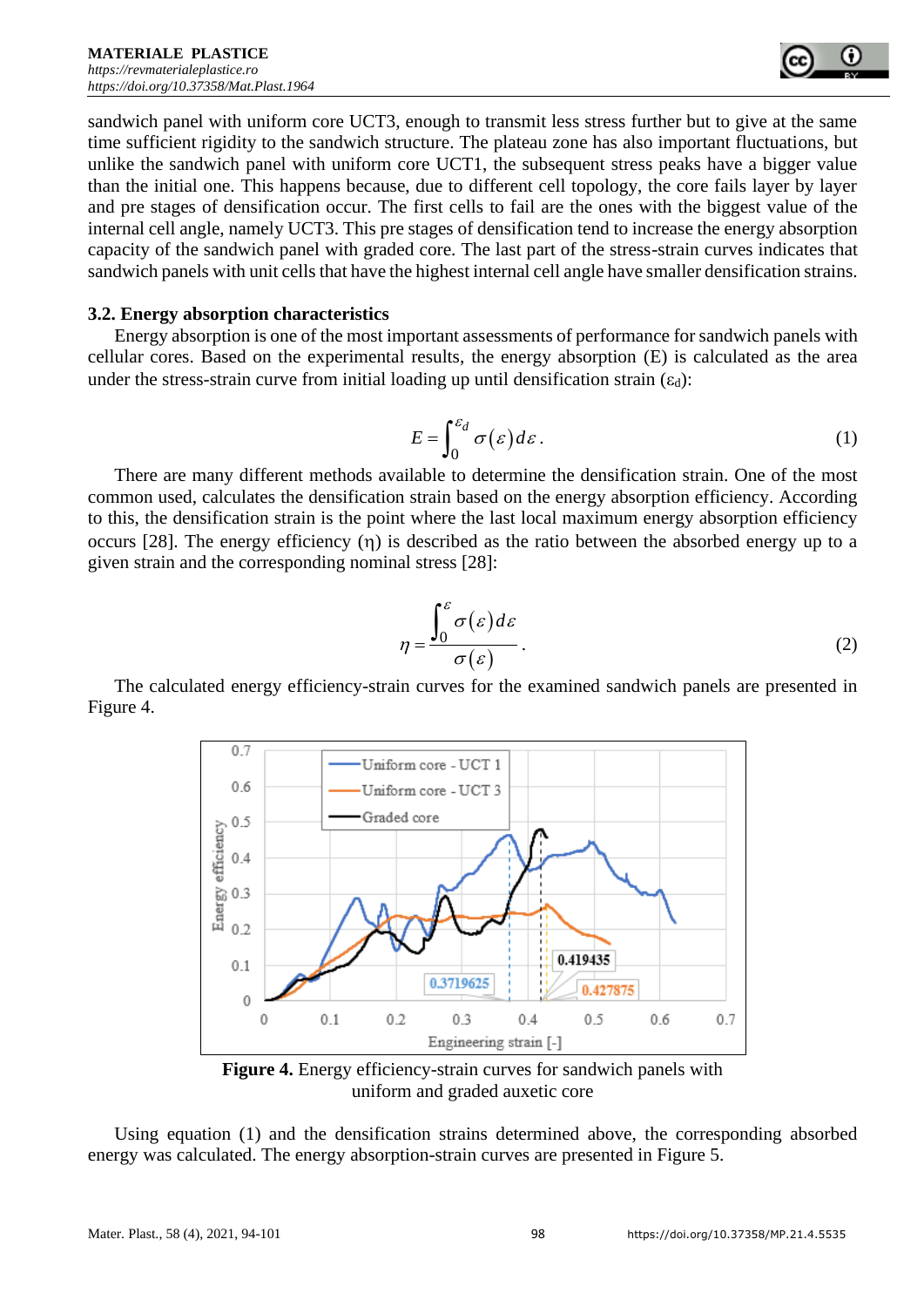

**Figure 5.** Energy absorption-strain curves for sandwich panels with uniform and graded auxetic core

As it can be seen from Figure 5, the sandwich panel with graded auxetic core absorbs the highest amount of energy compared to the sandwich panels with uniform auxetic core. For small strains the absorbed energy of the graded sandwich panel is slightly smaller than the uniform sandwich panel UCT1. The efficiency of the graded structure in absorbing energy becomes obviously after strains larger than 0.25. The absorbed energy at densification strain is 0.62 MPa for the uniform structure UCT1, 0.55 MPa for the uniform structure UCT3 and 0.91 MPa for the graded structure, which indicates that the graded sandwich panel has a greater energy absorption capacity.

## **4. Conclusions**

Starting from the design of two sandwich panels with uniform auxetic core, the concept of a sandwich panel with graded auxetic core was developed. The objective was to enhance the energy absorption performance of these types of structures. The proposed graded sandwich structure was designed using three different cell topologies, including the ones used in the uniform core structures. The complex auxetic core structures were fabricated using 3D printing. The response of the sandwich panels to quasistatic compression was investigated through experimental means and compared in terms of mechanical behavior and energy absorption capabilities.

The results demonstrate that the sandwich panel with graded auxetic core shows enhanced energy absorption performances compared to sandwich panels with uniform auxetic core. This is mainly attributed to the fact that the graded structure has a layer-by-layer deformation mode that follows the weak to strong direction generating multiple pre stages of densification that tend to enhance its energy absorption capability. Also, the initial maximum stress value can be consistently reduced by adopting a graded structure. The graded design is easy to be manufactured using the 3D printing technology and thus promising energy absorption application potentials could be expected.

**Acknowledgments:** The work of Ms. Oana Alexandra Mocian was supported by the project ANTREPRENORDOC, in the framework of Human Resources Development Operational Program 2014-2020, financed from the European Social Fund under the contract number 36355/23.05.2019 HRD OP /380/6/13 - SMIS Code: 123847.

#### **References**

1. LIU, W., LI, H., YANG, Z., ZHANG, J., XIONG, C., Mechanics of a novel cellular structure for morphing applications, *Aerosp. Sci. Technol.,* **95**, 2019, 105479.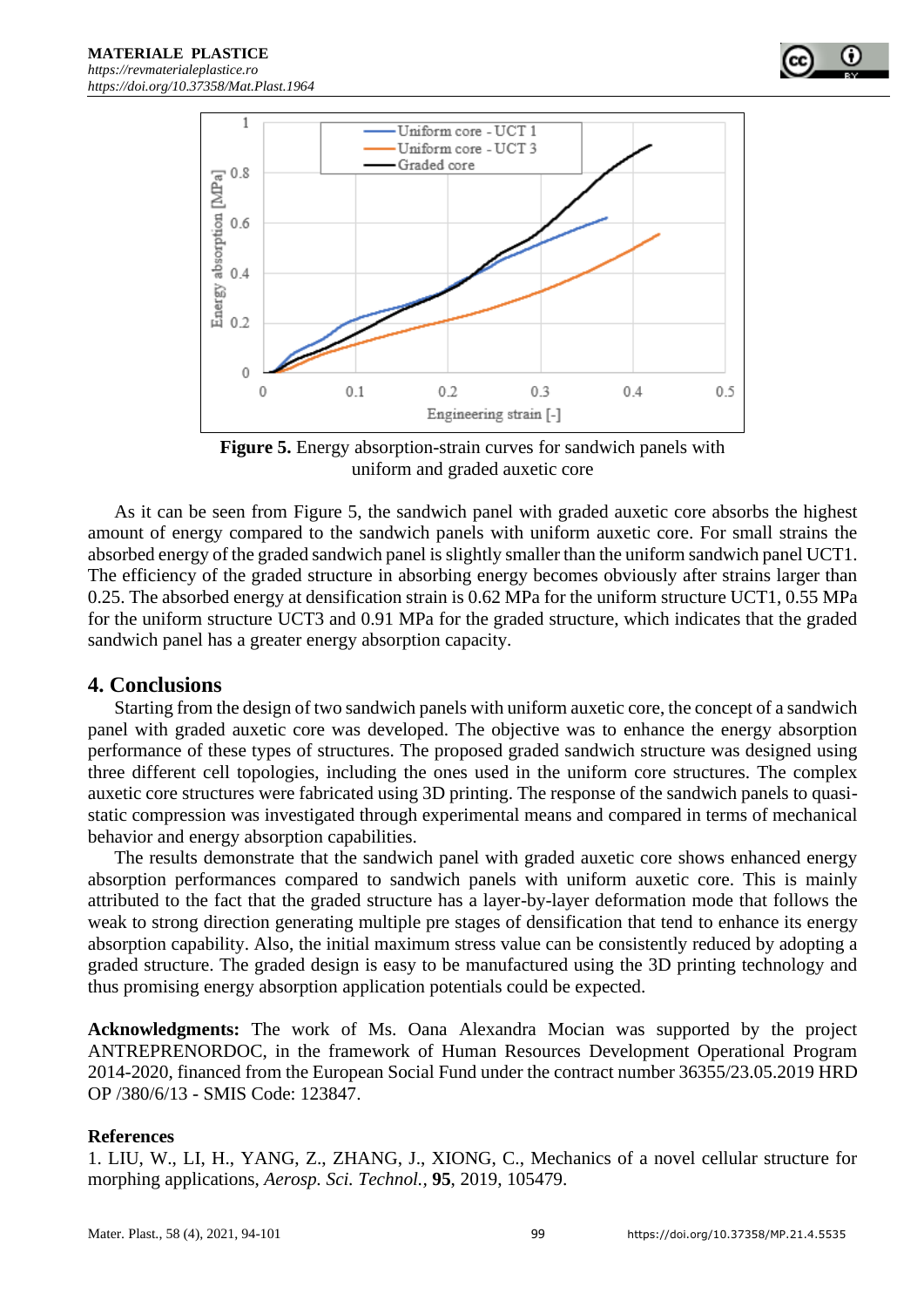

2. VILARDELL, A.M., TAKEZAWA, A., DU PLESSIS, A., TAKATA, N., KRAKHMALEV, P., KOBASHI, M., YADROITSAVA, I., YADROITSEV, I., Topology optimization and characterization of Ti6Al4v ELI cellular lattice structures by laser powder bed infusion for biomedical applications, *Mat. Sci. Eng. A. - Struct.,* **766**, 2019, 138330.

3. VOILLAT, R., GALLIEN, F., MORTENSEN, A., GASS, V., Hypervelocity impact testing on stochastic and structured open porosity cast Al-Si cellular structures for space applications, *Int. J. Impact Eng.,* **120**, 2018, 126-137.

4. BORSELLIONO, C., DI BELLA, G., Paper-reinforced biomimetic cellular structures for automotive applications, *Mater. Design*, **30**(10), 2009, 4054-4059.

5. ULAH, I., BRANDT, M., FEIH, S., Failure and energy absorption characteristics of advanced 3D truss core structures, *Mater. Design*, **92**, 2016, 937-948.

6. LIU, X., ALIZADEH, V., HANSEN, C.J., The compressive response of octet lattice structures with carbon fiber composite hollow struts, *Compos. Struct.,* **239**, 2020, 111999.

7. NGUYEN, B.D., CHO, J.S., KANG, K., Optimal design of "Shellular", a micro-architectured material with ultralow density, *Mater. Design*, **95**, 2016, 490-500.

8. WANG, Z., LI, Z., SHI, C., ZHOU, W., Mechanical performance of vertex-based hierarchical vs square thin-walled multi-cell structure, *Thin Wall. Struct.*, **134**, 2019, 102-110.

9. TOBIAS, A. CARTER, S. and. W.B., Architected cellular materials, *Annu. Rev. Mater. Res.,* **46**(1), 2016, 187-210.

10. XU, J., GAO, L., XIAO, M., GAO, J., LI, H., Isogeometric topology optimization for rational design of ultra-lightweight architected materials, *Int. J. Mech. Sci.,* **166**, 2020, 105103.

11. KOKKINIS, D., BOUVILLE, F., STUDART, A.R., 3D printing of materials with tunable failure via bioinspired mechanical gradients, *Adv. Mater.,* **30**(19), 2019, 1705808.

12. ROACH, D.J., HAMEL, C.M., DUNN, C.K., JOHNSON, M.V., KUANG, X., QI, H.J., The m4 3D printer: A multi-material multi-method additive manufacturing platform for future 3D printed structures, *Addit. Manuf.,* **29**, 2019, 100819.

13. NOVAK, N., KRSTULOVIC-OPARA, L., REN, Z., VESENJAK, M., Compression and shear behavior of graded chiral auxetic structures, *Mech. Mater.,* 148, 2020, 103524.

14. LIRA, C. INNOCENTI, P., SCARPA, F., Transverse elastic shear of auxetic multi reentrant honeycombs, *Compos. Struct.*, **90**(3), 2009, 314-322.

15. USTA, F., TURKMEN, H.S., SCARPA, F., Low-velocity impact resistance of composite sandwich panels with various types of auxetic and non-auxetic core structures, *Thin Wall Struct.,* **163**, 2021, 107738.

16. LI, Z., WANG, K.F., WANG, B.L., Indentation resistance of brittle auxetic structures: Combining discrete representation and continuum model, *Eng. Fract. Mech.*, **252**, 2021, 107824.

17. DONOGHUE, J., ALDERSON, K., EVANS, K., The fracture toughness of composite laminates with a negative Poisson's ratio, *Phys. Status Solidi. B,* **246**(9), 2009, 2011-2017.

18. LINFORTH, S., NGO, T., TRAN, P., RUAN, D., ODISH, R., Investigation of the auxetic oval structure for energy absorption through quasi-static and dynamic experiments, *Int. J. Impact Eng.*, **147**, 2021, 103741.

19. ZHANG, J., LU, G., YOU, Z., Large deformation and energy absorption of additively manufactured auxetic materials and structures: A review, *Compos. Part B-Eng.,* **201**, 2020, 108340.

20. IMBALZANO, G., TRAN, P., NGO, T.D., LEE P.V.S., A numerical study of auxetic composite panels under blast loadings, *Compos. Struct.,* **135**, 2015, 339-352.

21. SANAMI, M., RAVIRALA, N., ALDERSON, K., ALDERSON, A., Auxetic materials for sports applications, *Procedia Eng.,* **72**, 2014, 453-458.

22. TAN, H.L., HE, Z.C., LI, K.X., LI, E., CHENG, A.G., XU, B., In-plane crashworthiness of re-entrant hierarchical honeycombs with negative Poisson's ratio, *Compos. Struct.*, **229**, 2019, 111415.

23. WANG, H., LU, Z., YANG, Z., LI, X., A novel re-entrant auxetic honeycomb with enhanced inplane impact resistance, *Compos. Struct.*, **208**, 2019, 758-770.